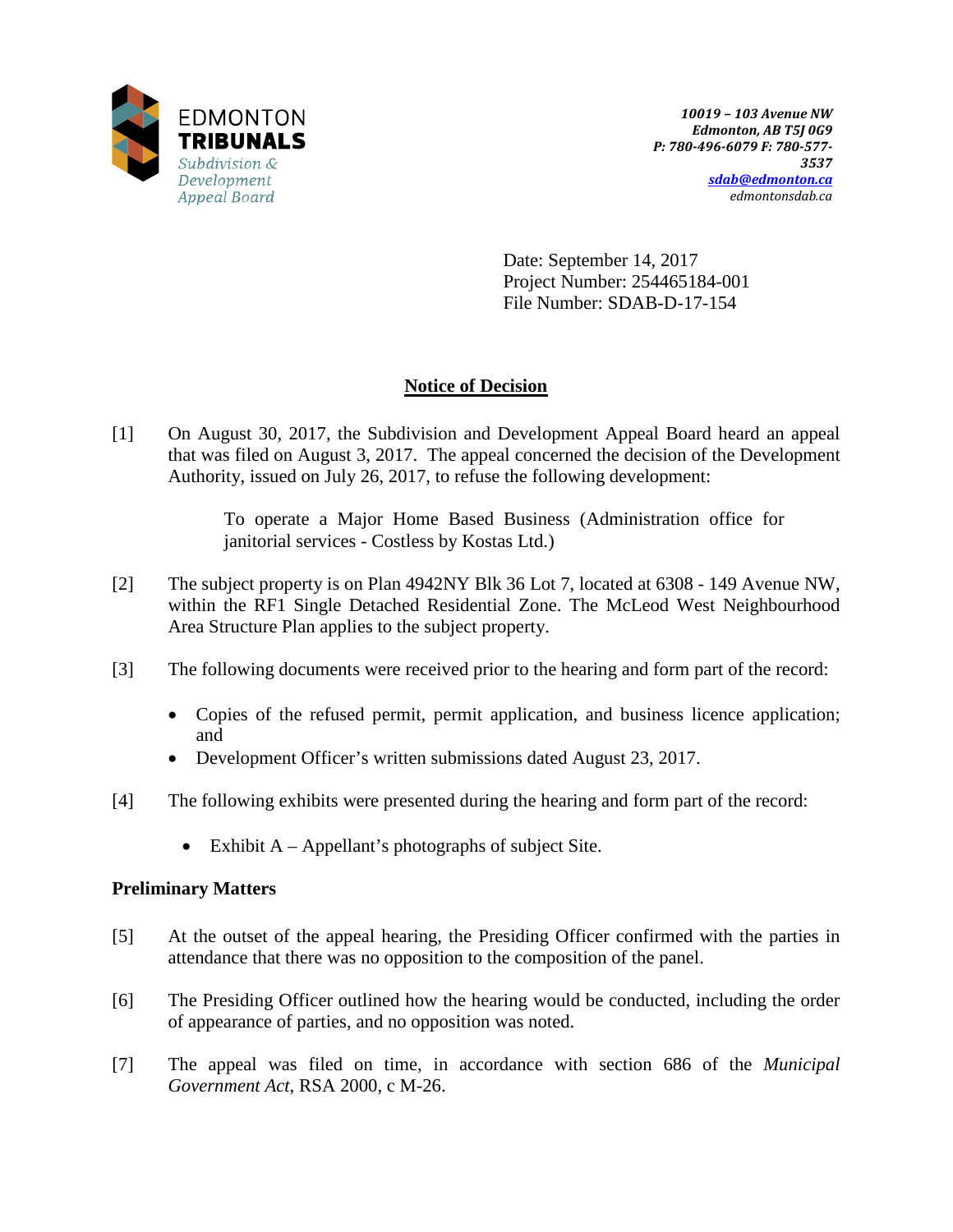#### **Summary of Hearing**

- *i) Position of the Appellant, Costless By Kostas Ltd.*
- [8] The Appellant was represented by Mr. K. Karayiannis. He was accompanied by his son, Mr. Garcia.
- [9] Mr. Karayiannis recently moved to Edmonton and purchased the subject property in 2015 after searching for a home that could accommodate the storage of his work vehicles. He has met with neighbours on both sides and across the street. They have expressed no issues with the storage of his vehicles.
- [10] Two work-related vehicles are parked on-site, with a third family vehicle. One work vehicle is a Ford one-ton truck that is parked year-round on the Driveway. The second work vehicle is a smaller GMC Savanna, approximately ¾ tonne. This vehicle is parked on the Driveway in the summer months, but stored in the garage during the winter. In his opinion, the storage of these vehicles on-site does not cause a nuisance to his neighbours, and does not alter the character of the neighbourhood.
- [11] He submitted Exhibit "A", two photographs of the subject Site from two different angles along the street. Both photos were submitted to illustrate that the larger white work vehicle is barely visible from the street. The photos also showed the family minivan parked on the Driveway in tandem with the larger work vehicle.
- [12] Upon questioning by the Board, Mr. Karayiannis explained that the Ford vehicle is a custom build that accommodates his work equipment, including an air hose and other hoses for vaccuming, as well as miscellaneous tools. The gross weight of the vehicle including the work equipment is approximately 5400 kilograms.
- [13] He confirmed that he is the only employee of the business, and there are no other employees coming and going from the property. He typically leaves his home for work at 8:00 a.m. No vehicle maintenance is done on site.
	- *ii) Position of the Development Authority*
- [14] The Development Authority was represented by Mr. J. Angeles.
- [15] Mr. Angeles clarified that his main reason for refusing the development was the outdoor storage of the "one-ton" truck. It is the Development Authority's practice to refuse a Major Home Based Business development permit anytime there is outdoor storage of a commercial vehicle greater than 4,600 kilograms. Although he did not visit the site, he did review Google Maps images and the photographs submitted by the Appellant. The subject vehicle appears large to him and would change the residential character of the neighbourhood.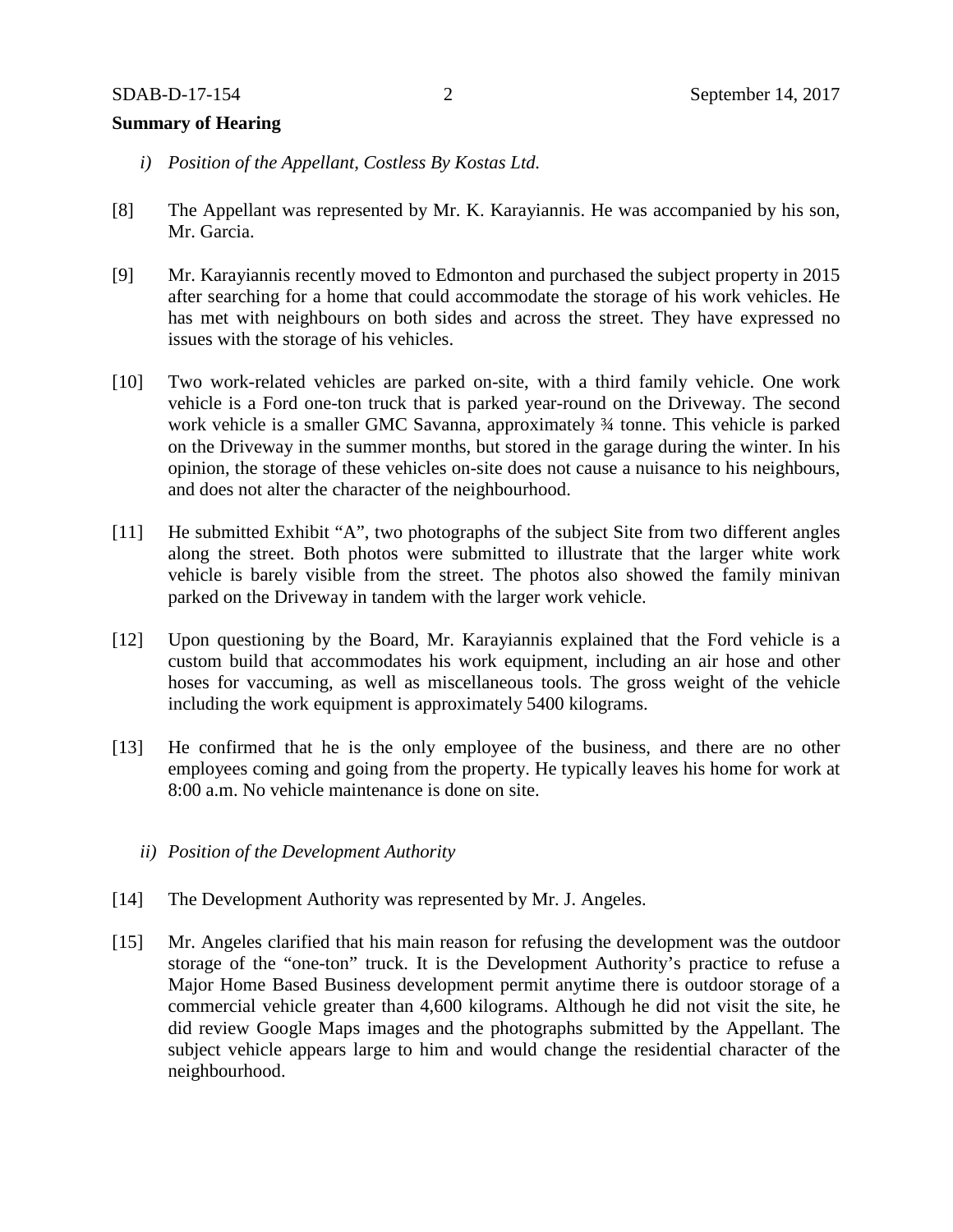- [16] Upon review of Exhibit "A", he acknowledged that the Ford truck parked on the Driveway does not appear to affect the character of the neighbourhood, as it has been parked further back on the Driveway toward the rear of the property. However, he noted that the photographs were taken at an angle, and questioned the visual impact if someone were to look directly at the home and the truck that is parked on the Driveway.
- [17] He confirmed that the vehicle weight is determined based on the manufacturer's specifications, which contemplates the maximum weight of the vehicle when loaded to capacity. The Board presented him with several hypotheticals of comparable vehicles of varying weight, both greater and lesser than the subject truck which might otherwise be appropriate for this type of development. Mr. Angeles explained that ultimately, the Development Authority must consider impacts upon the neighbourhood. In this case, should the development be approved, he would advise that the commercial vehicle be enclosed and that no equipment from the vehicle be visible. Ultimately, there should be no visible outdoor activity.
	- *iii) Rebuttal of the Appellant*
- [18] Mr. Karayiannis confirmed that only bookkeeping, accounting and administrative work are done inside the principal dwelling. All equipment is enclosed within the work vehicle and will not be visible. He also confirmed that the vehicles are always parked in tandem as shown in Exhibit "A".

## **Decision**

- [19] The appeal is ALLOWED IN PART and the decision of the Development Authority is VARIED. The development is GRANTED as applied to for to the Development Authority, subject to the following CONDITION:
	- 1) Any vehicle exceeding 4,600 kilograms G.V.W.R. (Gross Vehicle Weight Rating) must be stored off-site or at a suitable location to comply with section 45(1)(a) of the *Edmonton Zoning Bylaw.*

## **Reasons for Decision**

- [20] The proposed development is for a Major Home Based Business, which is a Discretionary Use in the RF1 Single Detached Residential Zone.
- [21] Based on the submissions of both the Appellant and the Development Officer, the proposed use complies with most characteristics of a Major Home Based Business, namely that the principal Dwelling will be used mainly for administration and bookkeeping purposes. Business-related activities are not of a true commercial nature.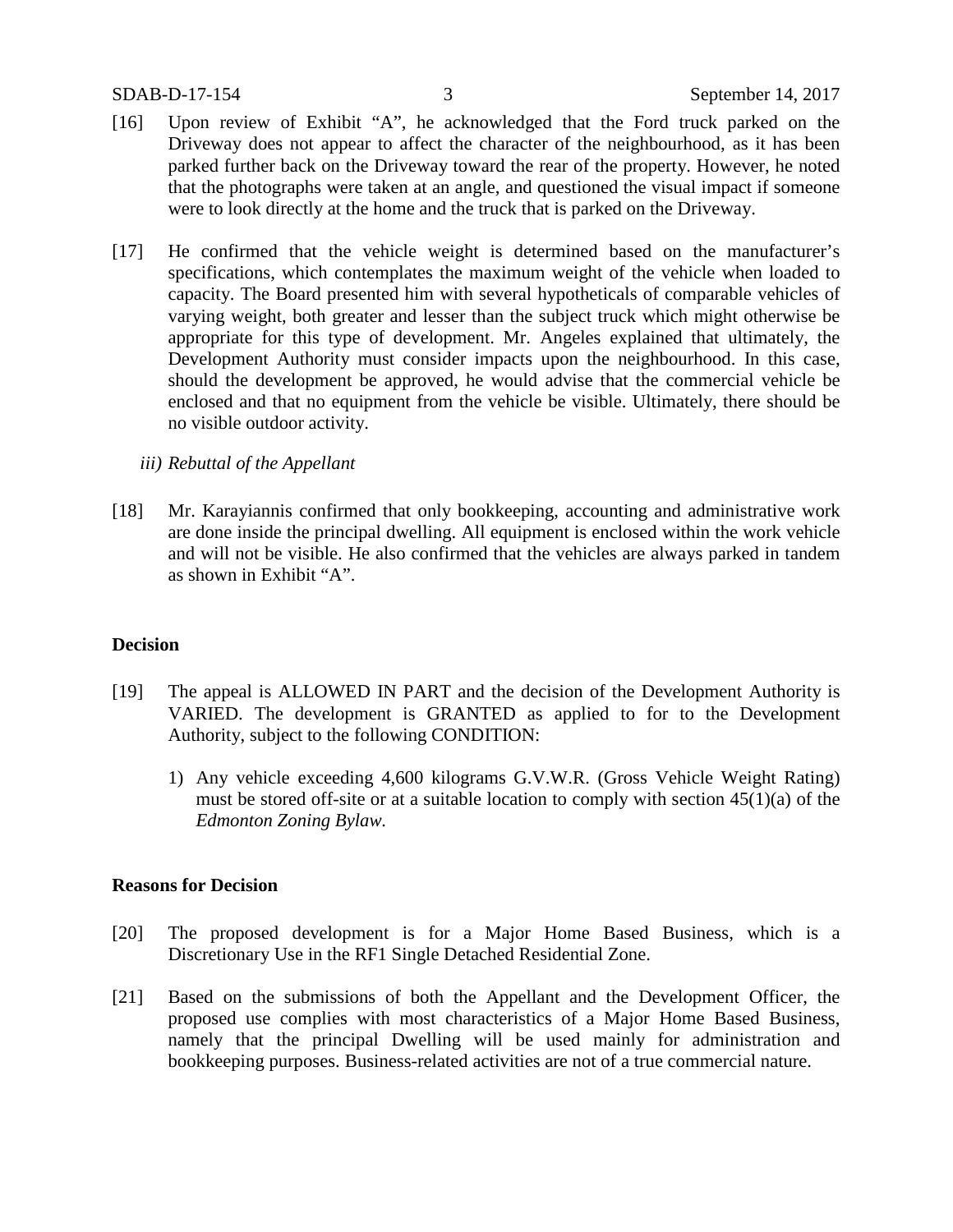…

- [22] However, the Appellant proposes the outdoor storage of an overweight truck which is not permitted under sections 45(1)(a) and 75(5) of the *Edmonton Zoning Bylaw*.
- [23] Section 687(3)(d) of the *Municipal Government Act* provides as follows:

**687(3)** In determining an appeal, the subdivision and development appeal board

(d) may make an order or decision or issue or confirm the issue of a development permit even though the proposed development does not comply with the land use bylaw if, in its opinion,

- (i) the proposed development would not
	- (A)unduly interfere with the amenities of the neighbourhood, or
	- (B) materially interfere with or affect the use, enjoyment or value of neighbouring parcels of land,

**and** [emphasis added]

(ii) the proposed development conforms with the use prescribed for that land or building in the land use bylaw.

- [24] The Board is bound by the recent Alberta Court of Appeal decision, *Edmonton (City) v Edmonton (Subdivision and Development Appeal Board),* 2017 ABCA 140 [*Grewal*], wherein the Court held at paragraph 10 that "Outdoor business activity does not conform with the criteria of the Major Home Based Business use class." In coming to this determination, the Court emphasized that although development regulations can be varied by the Board under its discretionary powers per section 687(3)(d)(i) of the *Municipal Government Act*, it can only do so where "the proposed development conforms with the use prescribed for that land or building in the land use bylaw per section  $687(3)(d)(ii)$ ."
- [25] In other words, the use of the conjunction "and" under 687(3)(d) indicates that *both* criteria under s 687(3)(d)(i) *and* s 687(3)(d)(ii) must be met before a variance may be granted.
- [26] In this case, the Board was presented with evidence that the outdoor storage of the Appellant's work vehicle does not appear to unduly interfere with the amenities of the neighbourhood, nor materially interfere with or affect the use, enjoyment or value of neighbouring parcels of land. The Board notes that there were no neighbours in opposition to the development, and accepts the submission of the Appellant that at least one of his neighbours supports the proposed development.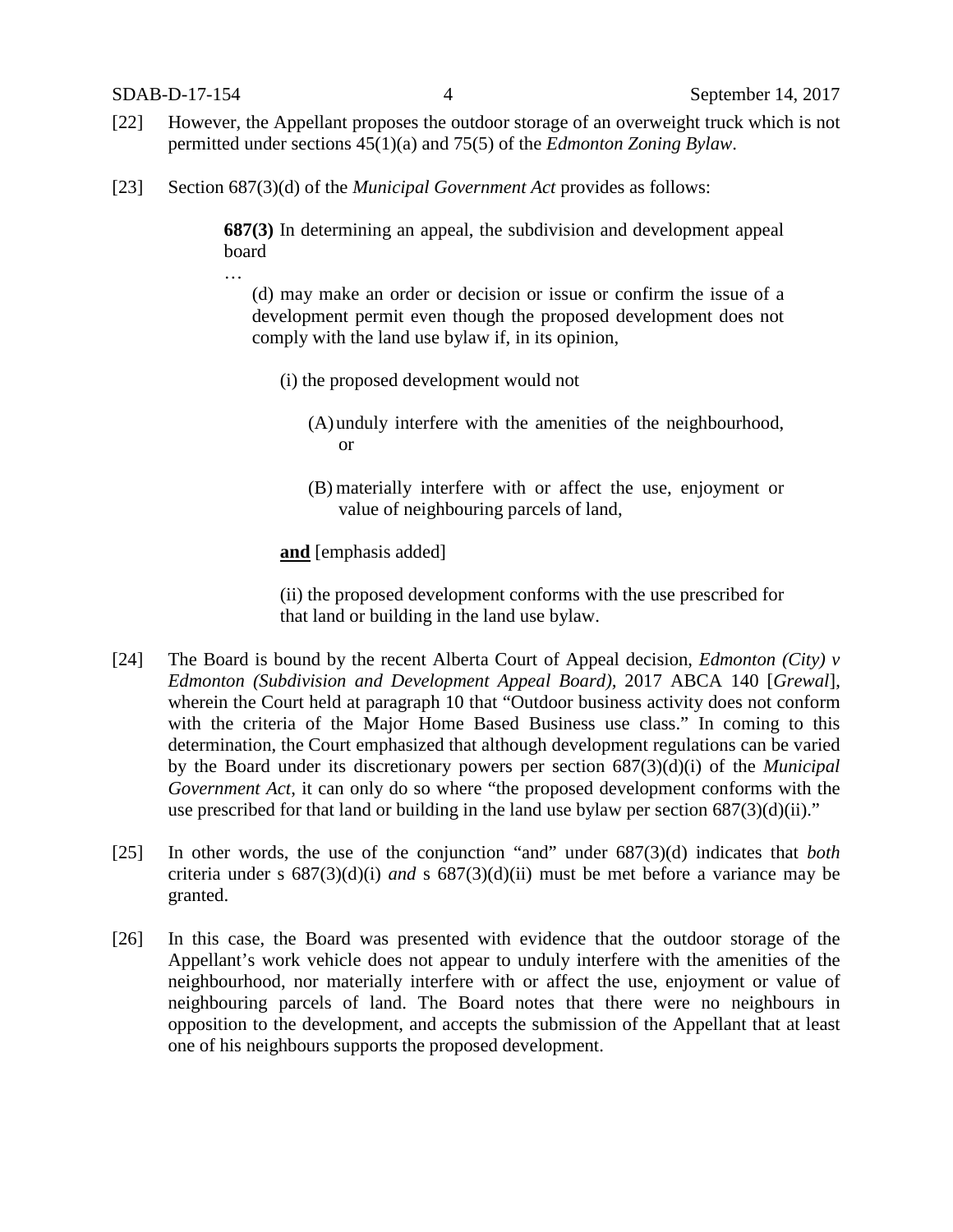- [27] Notwithstanding that the proposed development meets the first arm of the test under s  $687(3)(d)(i)$ , it fails to meet the second arm under s  $687(3)(d)(ii)$ . As noted in the Court's decision in *Grewal*, above, outdoor business activity – which includes the storage of overweight work vehicles on a residential Driveway – is inconsistent with the criteria of the Major Home Based Business use class, namely that "The business Use… shall not change the residential character of the Dwelling" (section 7.3(7) of the *Edmonton Zoning Bylaw*).
- [28] Indeed, paragraphs 7 through 10 of *Grewal* concluded that the Major Home Based Business use class does not capture, nor is it intended to capture, business uses that occur on the property outside an approved Dwelling or Accessory building. In paragraph 9, the Court held: "All elements of the Major Home Based Business definition refer to the use of the dwelling or accessory building, *making it clear that it is the building which must be used to conduct the business.*" [emphasis added] The Court specifically found that the outdoor storage or parking of trucks related to the business brought the nature of the activity outside the definition of a Major Home Based Business.
- [29] For the above reasons, the condition imposed by the Board prohibiting the storage of overweight work vehicles ensures compliance with this use class criteria. The condition will help to maintain the character of the proposed development as a Major Home Based Business.
- [30] Accordingly, the Board allows the appeal in part. The Major Home Based Business is granted subject to the proviso that there shall be no outdoor storage of any vehicle exceeding 4,600 kilograms G.V.W.R.

Winto 2FHA

Mr. W. Tuttle, Presiding Officer Subdivision and Development Appeal Board

Board members in attendance: Mr. B. Gibson, Ms. G. Harris, Mr. A. Peterson, Ms. D. Kronewitt-Martin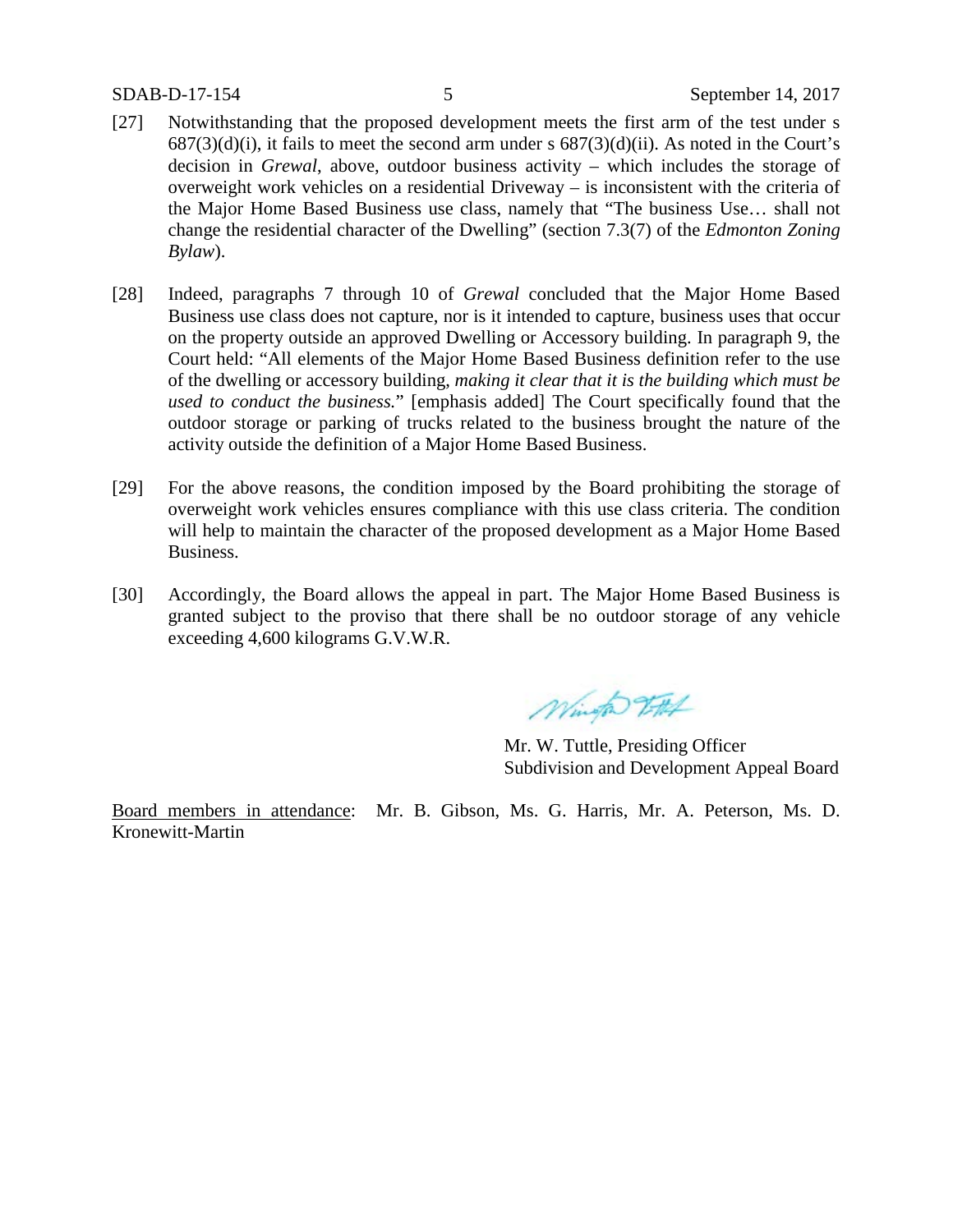## **Important Information for the Applicant/Appellant**

- 1. This is not a Building Permit. A Building Permit must be obtained separately from the Sustainable Development Department, located on the 2nd Floor, Edmonton Tower, 10111 – 104 Avenue NW, Edmonton, AB T5J 0J4.
- 2. Obtaining a Development Permit does not relieve you from complying with:
	- a) the requirements of the *Edmonton Zoning Bylaw*, insofar as those requirements have not been relaxed or varied by a decision of the Subdivision and Development Appeal Board,
	- b) the requirements of the *Alberta Safety Codes Act*,
	- c) the *Alberta Regulation 204/207 – Safety Codes Act – Permit Regulation*,
	- d) the requirements of any other appropriate federal, provincial or municipal legislation,
	- e) the conditions of any caveat, covenant, easement or other instrument affecting a building or land.
- 3. When an application for a Development Permit has been approved by the Subdivision and Development Appeal Board, it shall not be valid unless and until any conditions of approval, save those of a continuing nature, have been fulfilled.
- 4. A Development Permit will expire in accordance to the provisions of Section 22 of the *Edmonton Zoning Bylaw, Bylaw 12800*, as amended.
- 5. This decision may be appealed to the Alberta Court of Appeal on a question of law or jurisdiction under Section 688 of the *Municipal Government Act*, RSA 2000, c M-26. If the Subdivision and Development Appeal Board is served with notice of an application for leave to appeal its decision, such notice shall operate to suspend the Development Permit.
- 6. When a decision on a Development Permit application has been rendered by the Subdivision and Development Appeal Board, the enforcement of that decision is carried out by the Sustainable Development Department, located on the 2nd Floor, Edmonton Tower, 10111 – 104 Avenue NW, Edmonton, AB T5J 0J4.

*NOTE: The City of Edmonton does not conduct independent environmental checks of land within the City. If you are concerned about the stability of this property for any purpose, you should conduct your own tests and reviews. The City of Edmonton, when issuing a development permit, makes no representations and offers no warranties as to the suitability of the property for any purpose or as to the presence or absence of any environmental contaminants on the property.*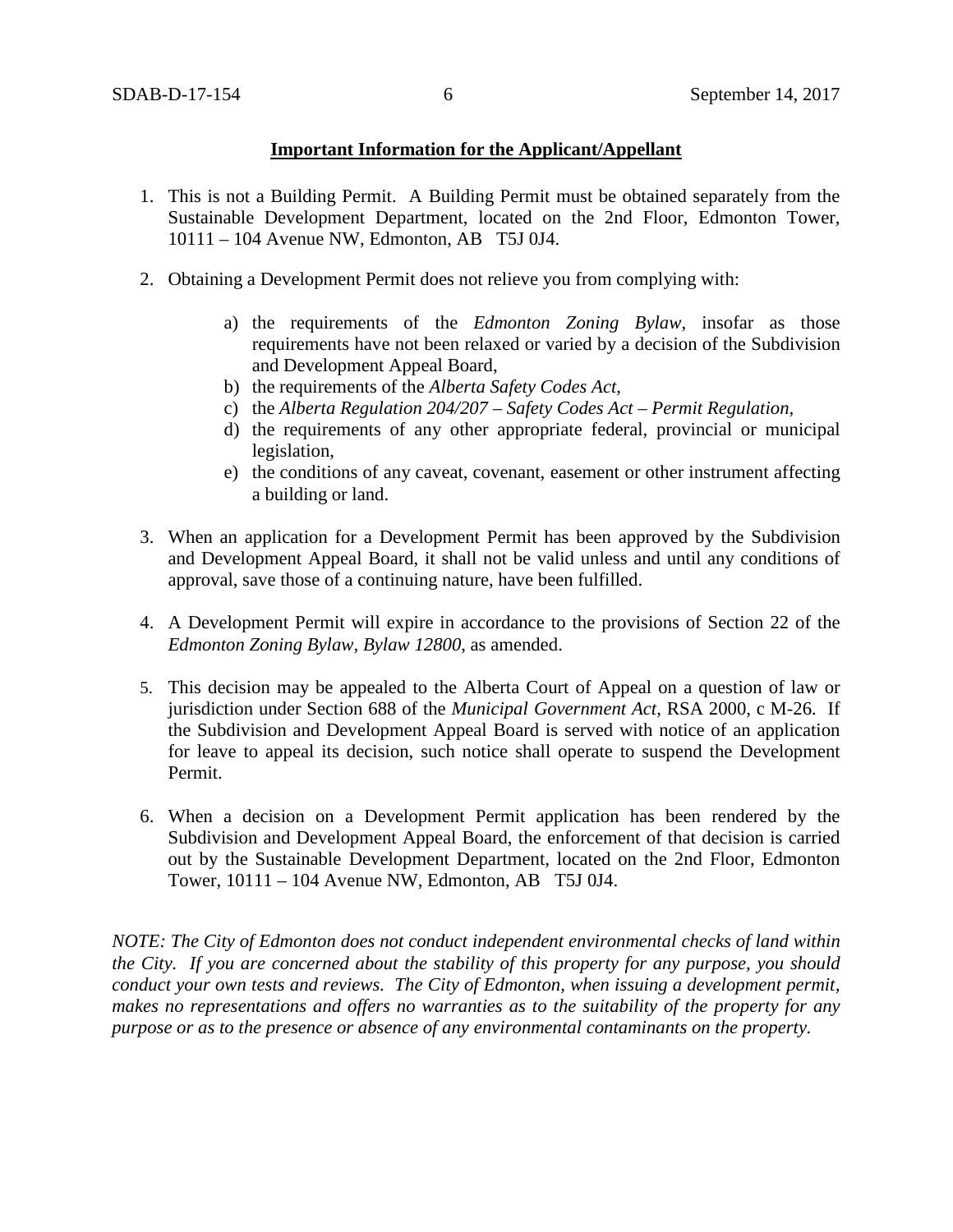

Date: September 14, 2017 Project Number: 243554395-001 File Number: SDAB-D-17-155

# **Notice of Decision**

[1] On August 30, 2017, the Subdivision and Development Appeal Board heard an appeal that was filed on August 8, 2017. The appeal concerned the decision of the Development Authority, issued on August 8, 2017, to refuse the following development:

> To construct a Single Detached House with front attached Garage, veranda, balcony, rear uncovered deck with pergola (4.88 metres by 3.05 metres), fireplace, and Basement development (NOT to be used as an additional Dwelling)

- [2] The subject property is on Plan 1623429 Blk 17 Lot 33B, located at 7806 142 Street NW, within the RF1 Single Detached Residential Zone. The Mature Neighbourhood Overlay applies to the subject property.
- [3] The following documents were received prior to the hearing and form part of the record:
	- Copies of the refused permit, permit application with attachments, and proposed plans;
	- Development Officer's written submissions dated August 22, 2017;
	- One online comment submitted in support of the development; and
	- Appellant's community consultation.

# **Preliminary Matters**

- [4] At the outset of the appeal hearing, the Presiding Officer confirmed with the parties in attendance that there was no opposition to the composition of the panel.
- [5] The Presiding Officer outlined how the hearing would be conducted, including the order of appearance of parties, and no opposition was noted.
- [6] The appeal was filed on time, in accordance with section 686 of the *Municipal Government Act*, RSA 2000, c M-26.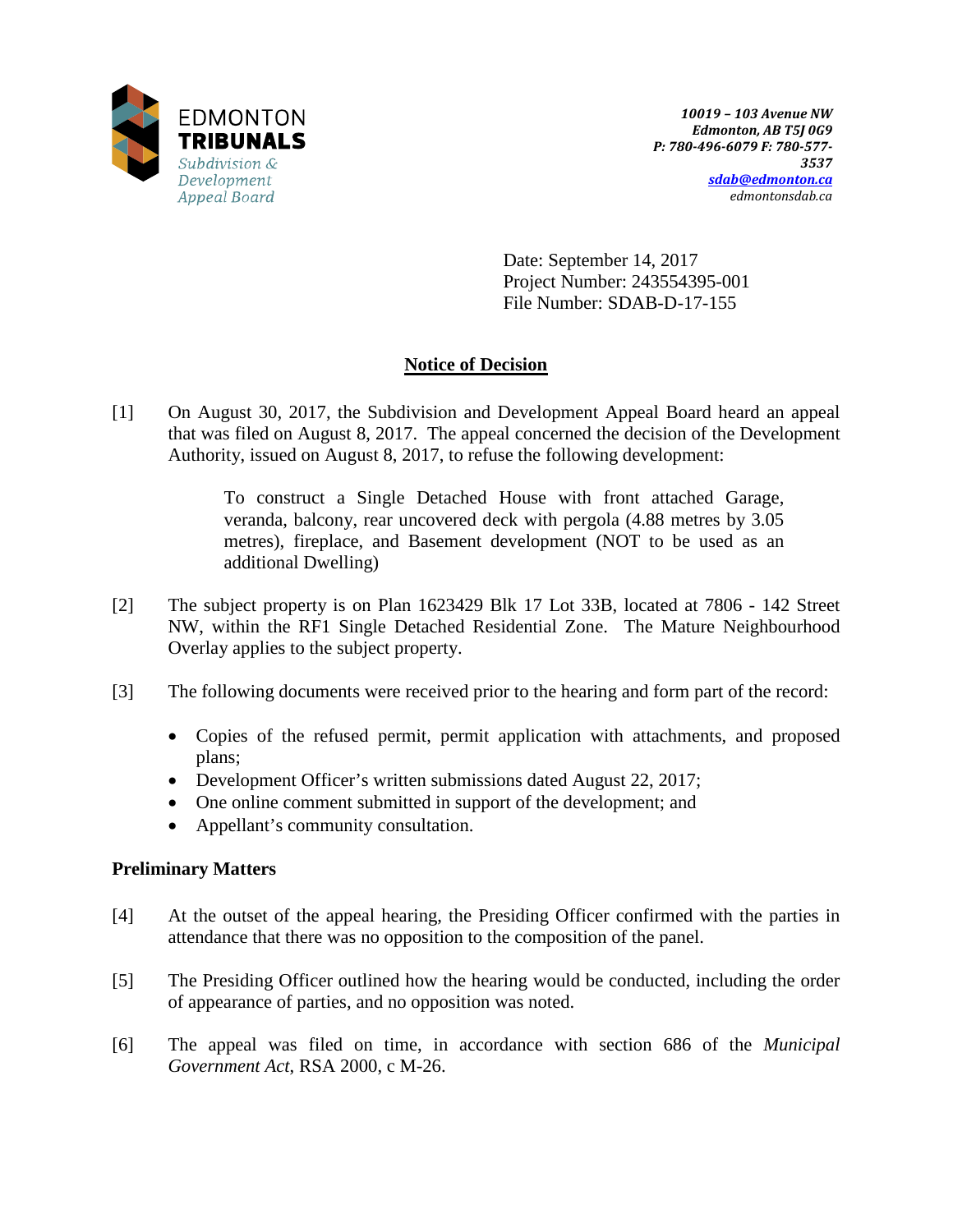## **Summary of Hearing**

- *i) Position of the Appellant, Mr. K. Godlewski*
- [7] The subject property is located on a reverse pie shaped lot and is only 25 feet wide at the rear. The reverse pie shape lot dictated the development of a front attached garage and driveway. The rear lane is narrow and in very bad condition which would make access to a rear detached garage very difficult.
- [8] Seven of the 15 houses on this block have front access driveways. He acknowledged that the majority of those driveways provide access to garages that are setback to be flush with the house or at the rear of the lot. However, there is one existing front attached garage that protrudes in front of the principal dwelling.
- [9] Mr. Godlewski referenced photographs contained in his supporting materials to illustrate that front access driveways are characteristic of this neighbourhood despite the findings of the Development Officer. Photographs were also referenced to illustrate that the rear lane is narrow and in disrepair which would make access to a rear detached garage from the rear lane very difficult.
- [10] He questioned the finding of the Development Officer that the proposed garage is wider than other garages in the area. He physically measured some of the other garages and determined that they were approximately the same width as the proposed garage.
- [11] All of his neighbours and the President of the Community League have provided written support for the proposed development. Both of his immediate neighbours have front driveway access.
- [12] The subject property is located in an older neighbourhood with wide streets that can support the development of front attached garages and driveways.
- [13] Mr. Godlewski provided the following information in response to questions from the Board:
	- a) There is no boulevard along this street and the curb is rolled which will make access to the proposed driveway easier.
	- b) One of his immediate neighbours has front access that leads to a carport, not a garage.
	- c) Most of the attached garages on the block can accommodate two vehicles.
	- d) There is only one attached garage on the block that protrudes past the front of the house but there are many other similar garages in the neighbourhood.
	- e) It was impossible to design the attached garage to be flush with the house because the lot is too narrow.
	- f) A rear attached garage could have been accommodated on the lot but it would reduce the rear yard amenity space.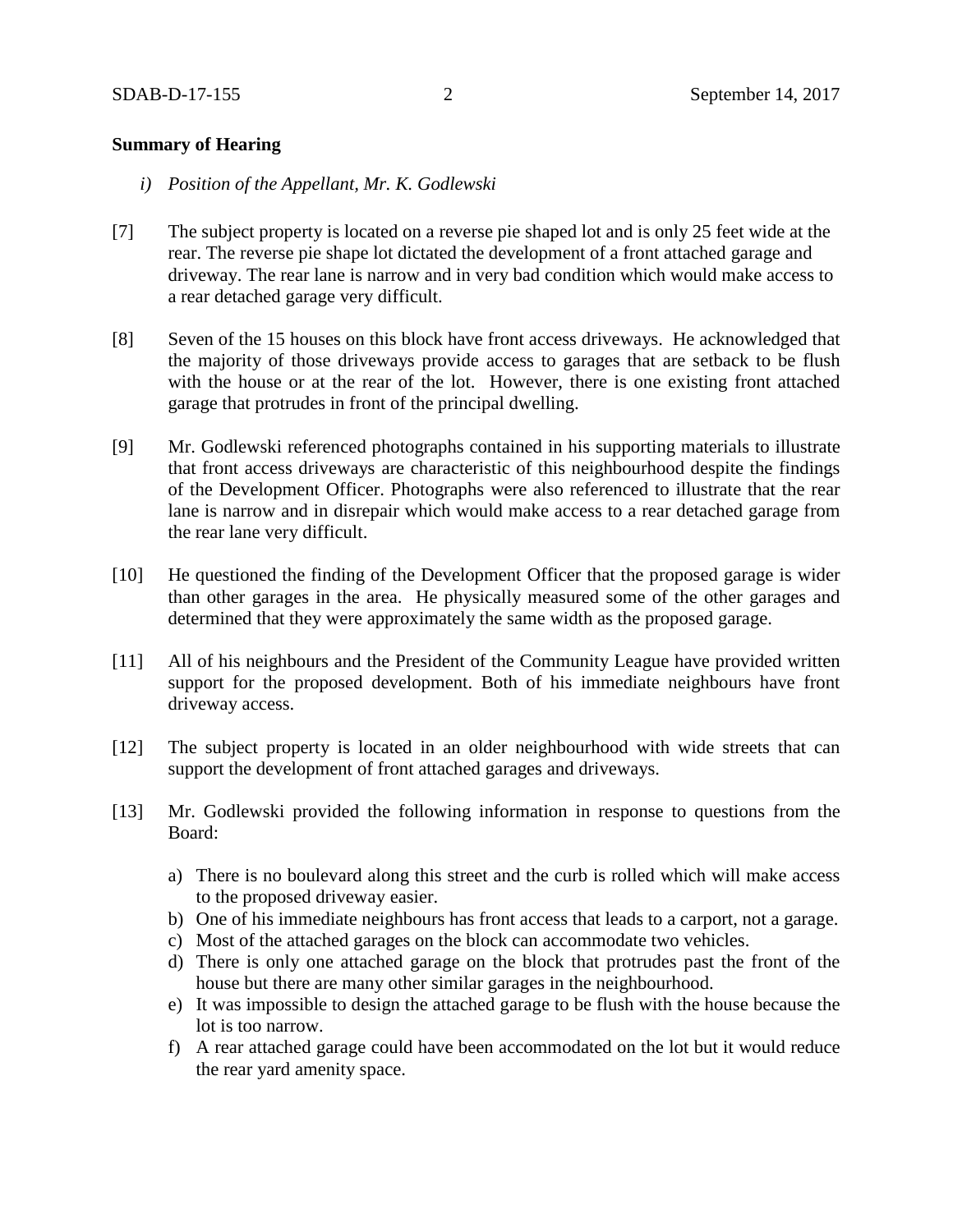- g) It was his opinion that a reverse pie shaped lot supports the development of a front attached garage and driveway.
- h) This lot had front access to a garage before it was subdivided as do most of the houses in this neighbourhood.
- *ii) Position of the Development Authority*
- [14] The Development Authority did not have a representative at the hearing, and the Board proceeded on the basis of the written submissions of the Development Officer, Mr. G. Robinson.

## **Decision**

- [15] The appeal is ALLOWED and the decision of the Development Authority is REVOKED. The development is GRANTED as applied for to the Development Authority, subject to the following CONDIITIONS:
	- 1. The development shall be constructed in accordance with the stamped and approved drawings;
	- 2. Within 14 days of the written decision by the Subdivision and Development Appeal Board and prior to any demolition or construction activity, the Applicant must post on-site a development permit notification sign (Section 20.2);
	- 3. Landscaping shall be installed and maintained in accordance with Section 55;
	- 4. A Development Permit inspection shall be required in accordance with Section 26.

## ADVISEMENTS:

- 1. The driveway access must maintain a minimum clearance of 1.5 metres from the service pedestal, light standard and all other surface utilities.
- 2. Lot grades must match the *Edmonton Drainage Bylaw* 16200 and/or comply with the Engineered approved lot grading plans for the area. Contact Drainage Services at 780-496-5576 or <u>lot.grading@edmonton.ca</u> for lot grading inspection inquiries.
- 3. Due to the roll face curb construction at this property, there are no requirements for a separate curb crossing permit under Section 1210 and 1212 of *Traffic Bylaw* 5590. Approval is given for the access under this Development Permit.
- 4. Unless otherwise stated, all above references to "section numbers" refer to the authority under *Edmonton Zoning Bylaw* 12800.
- 5. An approved Development Permit means that the proposed development has been reviewed against the provisions of this bylaw. It does not remove obligations to conform with other legislation, bylaws or land title instruments including, but not limited to, the *Municipal Government Act*, the Safety Codes Act or any caveats, restrictive covenants or easements that might be attached to the Site.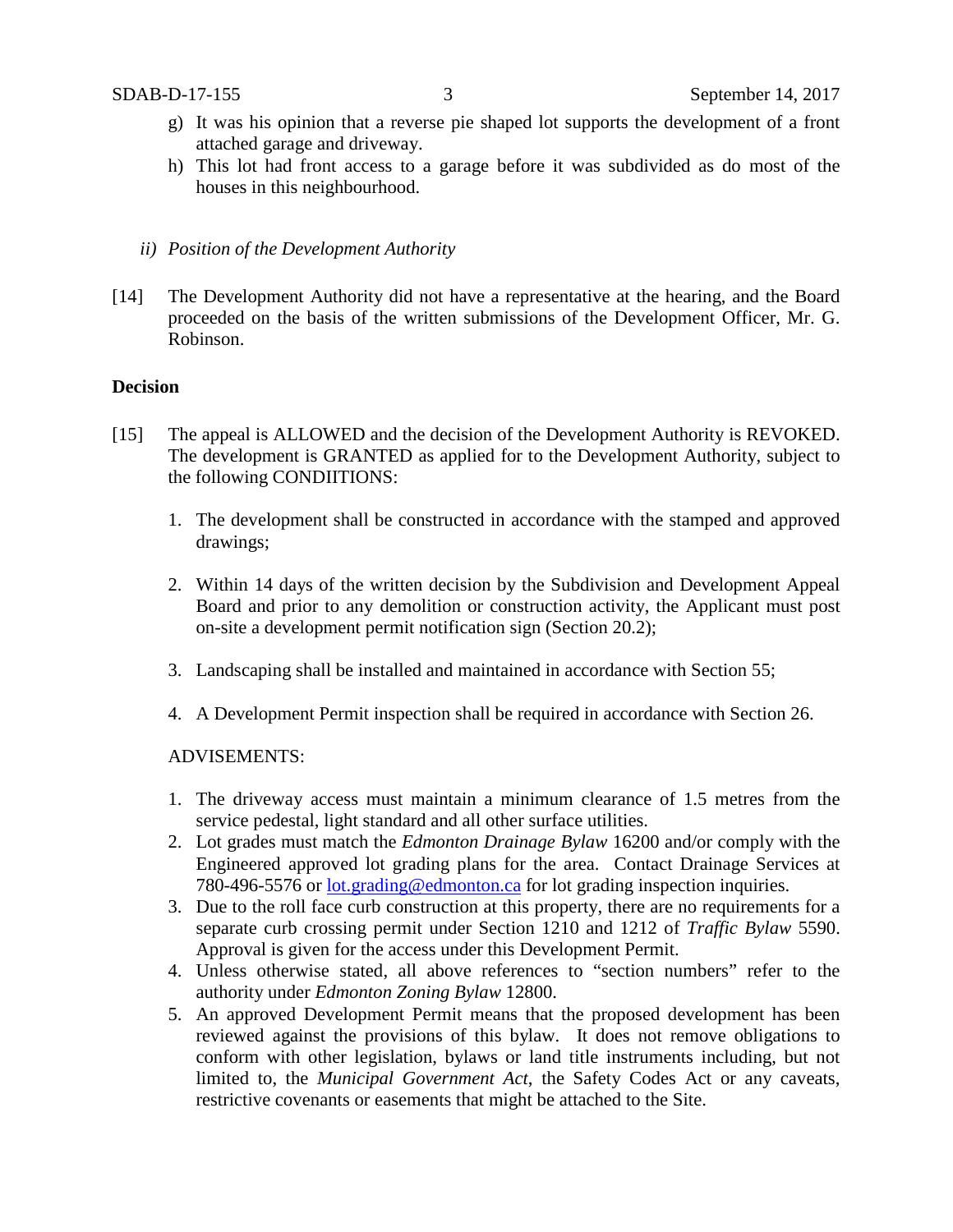- 6. A Building Permit is required for any construction or change in use of a building. Please contact the 311 Call Centre for further information.
- [16] In granting the development the following VARIANCES to the *Edmonton Zoning Bylaw* are allowed:
	- 1) Section 814.3(10) is waived to permit the Driveway to be located off the front roadway rather than the rear lane.
	- 2) Section 814.3(11) is waived to permit the Garage to protrude beyond the front wall of the principal building.

## **Reasons for Decision**

- [17] Single Detached Housing is a Permitted Use in the RF1 Single Detached Residential Zone.
- [18] The proposed development is consistent with the principles outlined in the Municipal Development Plan, "The Way We Grow", for proposed infill development.
- [19] Section 17(b) of the *Edmonton Zoning Bylaw* has been waived to allow front vehicle access for the following reasons:
	- a) A hardship was created for the Appellant during the development of this lot because of the reverse pie shape. Development is therefore restricted to the size and dimensions of the lot and in this case, a front attached Garage is more suitable than a rear detached Garage because the lot is wider at the front than at the rear.
	- b) Based on a review of the photographic evidence provided, front access driveways are characteristic of this neighbourhood.
	- c) This lot had front access prior to being subdivided and both of the immediate neighbours have front access driveways.
- [20] Section 18(a) of the *Edmonton Zoning Bylaw* has been waived to allow the proposed front attached garage to protrude beyond the front wall of the principal building for the following reasons:
	- a) Based on a review of the photographic evidence provided, the proposed front attached garage is characteristic of the size of other existing garages in this neighbourhood.
	- b) Although the Board notes that the proposed front attached garage will protrude farther in front of the front wall of the Principal Dwelling than the majority of other attached garages in the neighbourhood, the Board finds that it will not materially affect neighbouring property owners or negatively impact the neighbourhood.
	- c) The Appellant undertook an extensive and thorough community consultation.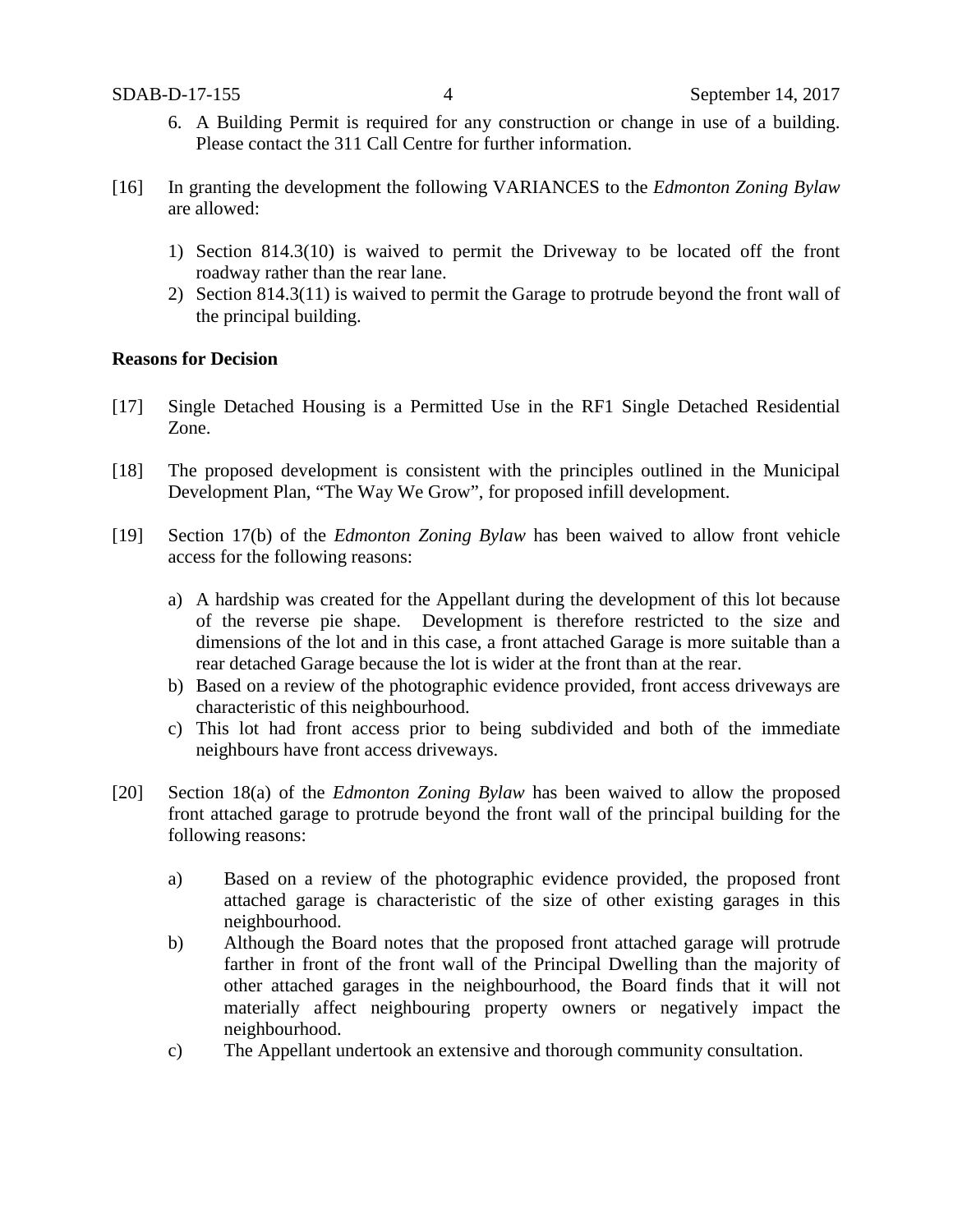- d) The Board notes, based on a review of the submitted petition, that the proposed development has the overwhelming support of affected neighoburs as well as the Community League.
- [21] The Board notes that although the hearing of this appeal was held on August 30, 2017, the written and binding decision of this Board will be issued on September 14, 2017. During that interim period, Bylaw 18013 comes into effect on September 1, 2017. Bylaw 18013 amends portions of the Mature Neighbourhood Overlay under the *Edmonton Zoning Bylaw 12800.* Specifically, the amended sections 814.3(17)(a) and 814.3(18)(a) read as follows:

**814.3(17)** Vehicle Access shall be provided as follows:

a. where a Site is Abutting a Treed Landscaped Boulevard, and an Abutting Lane is present, any existing vehicle access from the front or flanking roadway shall be discontinued and any new vehicle access shall be from the Lane;

**814.3(18)** Attached Garages shall be developed in accordance with the following:

a. a Garage may protrude beyond the front or flanking wall of the principal building a distance that is characteristic of existing Garages on the blockface

- [22] Given that the Bylaw that is applicable is the Bylaw that is in effect at the time that the Board's final written and binding decision is issued, the Board accordingly grants the required variances to the amended sections 814.3(17)(a) and 814.3(18)(a). The proposed vehicle access from the front roadway is permitted, and the front attached Garage is permitted to protrude beyond the front wall of the principal building.
- [23] For the above stated reasons, the Board finds that the proposed development will not unduly interfere with the amenities of the neighbourhood, nor materially interfere with or affect the use, enjoyment or value of neighbouring parcels of land. The appeal is allowed.

Winto 2Ft

Mr. W. Tuttle, Presiding Officer Subdivision and Development Appeal Board

Board members in attendance: Mr. B. Gibson, Ms. G. Harris, Ms. E. Solez, Ms. D. Kronewitt-Martin